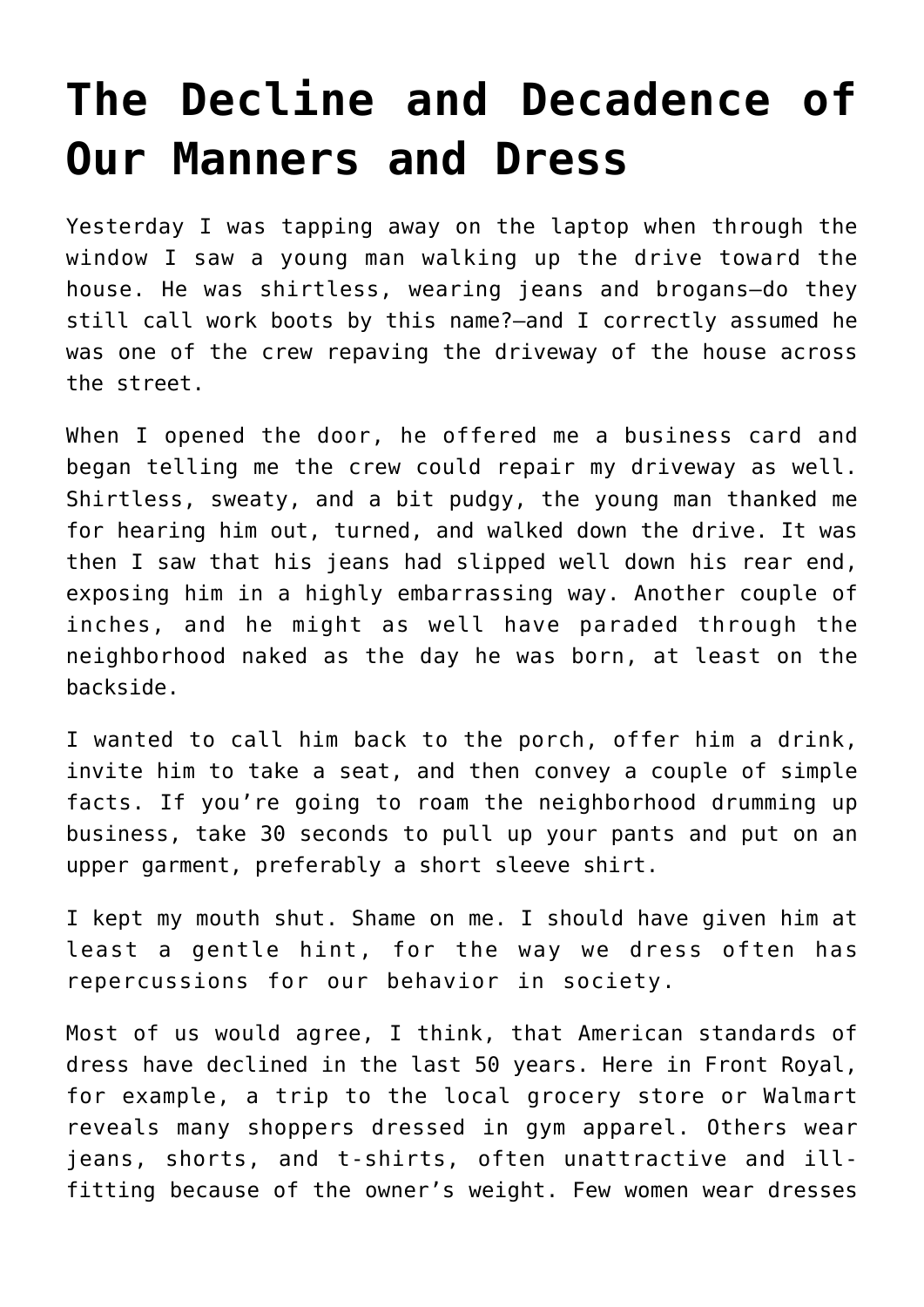or skirts, and a man in a suit and tie is a rarity. Occasionally, there's a shopper wearing flannel pajama bottoms.

Ordinarily, whenever I travel to town to write and read in the coffee shop, shop at the grocery store, visit the bank, or go to church, I wear khakis and a button-down shirt appropriate to the season. Nothing all that fancy, right? Yet in one of the first articles I wrote for *Intellectual Takeout*, ["How Did](https://www.intellectualtakeout.org/article/how-did-america-become-nation-slobs/) [America Become a Nation of Slobs?"](https://www.intellectualtakeout.org/article/how-did-america-become-nation-slobs/) I noted how one of my granddaughters, while watching *Casablanca* with me, questioned why everyone was so dressed up. When I explained that everyone used to dress this way, but not anymore, she responded with "you do."

As I say in the article, if I'm an example of *haute couture*, then ordinary fashion is as dead as Dickens' doornail.

The neglect in our dress is not so much deliberate nowadays as it is simply a part of who we are. We seem unaware of the public image we create in our choice of clothing. With the exceptions of places like church and work, we either dress for comfort or we simply don't care about the way we look.

But I wonder: Does this tendency toward sloppiness have ramifications beyond individual appearance?

In his recent *Intellectual Takeout* post "[The Forgotten](https://www.intellectualtakeout.org/the-forgotten-conservatism-of--em-no-country-for-old-men--em-/) [Conservatism of](https://www.intellectualtakeout.org/the-forgotten-conservatism-of--em-no-country-for-old-men--em-/) *[No Country for Old Men](https://www.intellectualtakeout.org/the-forgotten-conservatism-of--em-no-country-for-old-men--em-/)*," Alexander Riley includes a passage from Cormac McCarthy's novel, later made into a movie, where Sheriff Ed Tom Bell reflects on "the ways American culture has gone off the rails:"

It starts when you begin to overlook bad manners. Any time you quit hearin' 'sir' and 'mam' the end is pretty much in sight… The old people I talk to, if you could of told em that there would be people on the streets of our Texas towns with green hair and bones in their noses speakin a language they couldnt even understand, well, they just flat out wouldnt of believed